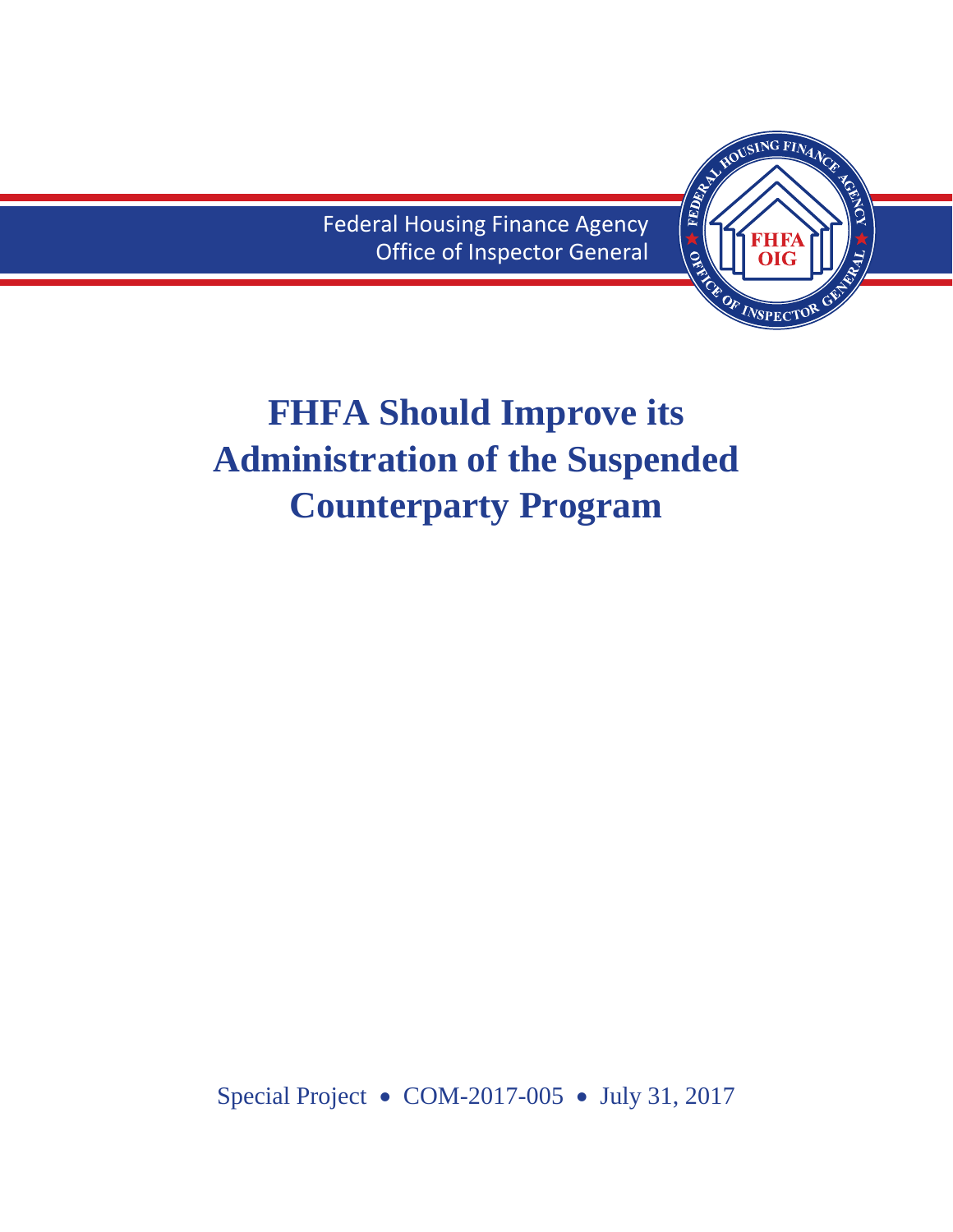<span id="page-1-0"></span>

COM-2017-005 July 31, 2017

### **Executive Summary**

The Federal Housing Finance Agency (FHFA) Office of Inspector General (OIG) has determined to focus its resources on programs and operations that pose the greatest financial, governance, and/or reputational risk to the Agency, Fannie Mae and Freddie Mac (the Enterprises), and the Federal Home Loan Banks (FHLBanks) in order to best leverage its resources to strengthen oversight. Our 2017 *Audit and Evaluation Plan* identifies four significant risks, one of which is "counterparty risk"—the risk that a business counterparty will not meet its contractual obligations.

The Enterprises and the FHLBanks (together, the regulated entities) have adopted counterparty risk management programs designed to protect them from excessive financial loss caused by deterioration in a counterparty's financial condition. FHFA adopted the Suspended Counterparty Program (SCP) in June 2012 to augment the regulated entities' programs and provide them with additional protection from the financial and reputational risks posed by individuals and businesses with a history of engaging in fraudulent conduct.

FHFA promulgated interim and final rules requiring each regulated entity to refer to FHFA a current or former counterparty or an affiliate that has been convicted of, or sanctioned administratively for, engaging in mortgage-related fraud or other financial misconduct within the last three years ("covered misconduct") and limiting FHFA's authority to suspend a current and former counterparty or an affiliate to a three-year period after a conviction or administrative sanction was imposed for covered misconduct.

FHFA's Office of General Counsel (OGC) reviews each referral and determines whether to propose a suspension of the referred counterparty from conducting further business with the regulated entities. FHFA has delegated to its General Counsel the authority to suspend counterparties under the SCP. From the effective date of the SCP in August 2012 through December 31, 2016, OGC received 771 referrals and suspended 24 counterparties of the regulated entities. FHFA posts on its public website the names of suspended counterparties and the details of their suspensions.

We initiated this special project to assess OGC's administration of the SCP and determine whether the program is achieving its stated objective.

We found deficiencies in OGC's administration of the SCP, the remediation of which could enable the program to effectively limit the regulated entities' exposure to the risks inherent in doing business with counterparties found to have engaged in covered misconduct. As of December 31, 2016, OGC had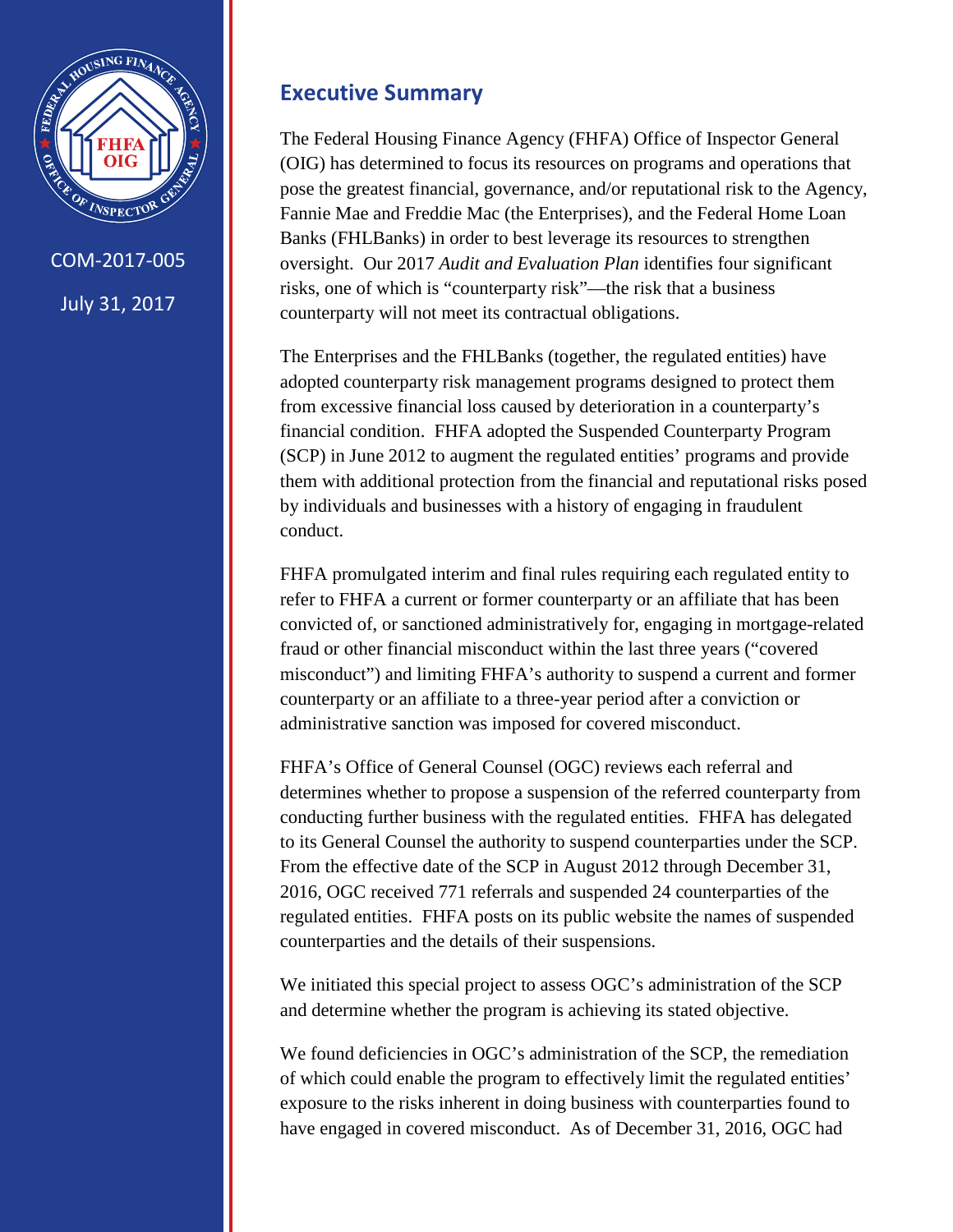

COM-2017-005 July 31, 2017

a backlog of 424 referrals under the SCP, the majority of which had been pending with OGC for a year or more. OGC's failure to resolve referrals on a timely basis is consequential: we identified five instances in which OGC did not resolve referrals within a three-year period after a finding of covered misconduct, which precluded the suspending official from determining whether the counterparty should be suspended under the SCP.

Of the 24 suspensions imposed by FHFA, all of which involved mortgagerelated fraud, we found the length of three suspensions fell short of FHFA's internal guidelines. Further, we found that FHFA did not document the mitigating factors that support the shorter suspensions, in contravention of FHFA's Records Management Policy.

OIG recommends that FHFA establish a plan with a timeline to reduce the SCP backlog and document its reasons for any departures from the suspension periods prescribed in its guidelines. In its response, the Agency accepted our recommendations.

This report was prepared by David P. Bloch, Senior Investigative Counsel; Alisa Davis, Senior Policy Advisor; and Wesley M. Phillips, Senior Policy Advisor. We appreciate the cooperation of FHFA staff, as well as the assistance of all those who contributed to the preparation of this report.

This report has been distributed to Congress, the Office of Management and Budget, and others and will be posted on our website, [www.fhfaoig.gov.](http://www.fhfaoig.gov/)

Richard Parker Deputy Inspector General for Compliance & Special Projects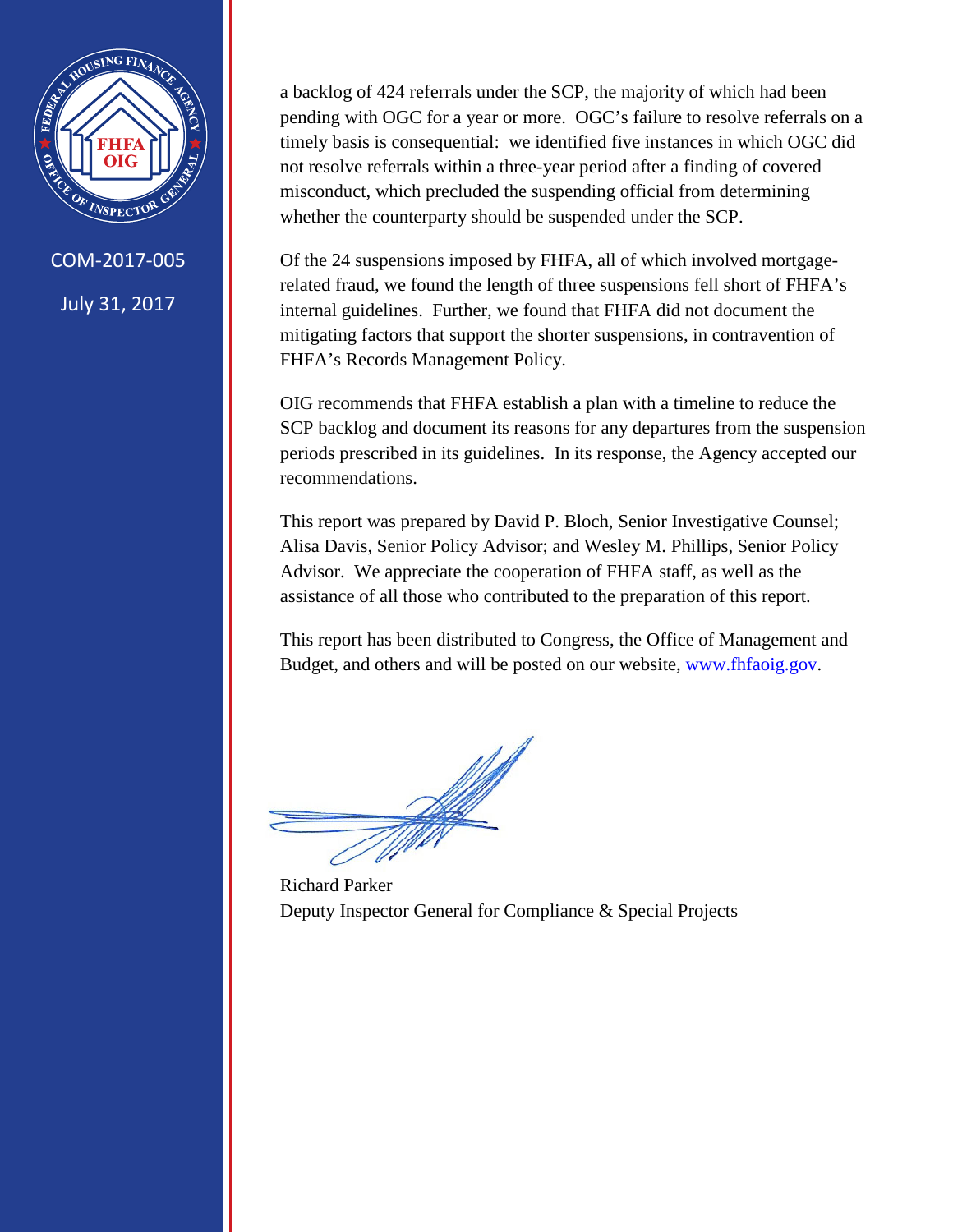| FHFA Established the SCP to Augment the Counterparty Risk Management                                                                                |  |  |
|-----------------------------------------------------------------------------------------------------------------------------------------------------|--|--|
| FHFA's Office of General Counsel Resolves Referrals Made Under the SCP7                                                                             |  |  |
|                                                                                                                                                     |  |  |
|                                                                                                                                                     |  |  |
|                                                                                                                                                     |  |  |
|                                                                                                                                                     |  |  |
| OGC's Delay in Resolving SCP Referrals Effectively Extinguished FHFA's<br>Authority to Suspend Five Counterparties Found to Have Engaged in Covered |  |  |
|                                                                                                                                                     |  |  |
|                                                                                                                                                     |  |  |
|                                                                                                                                                     |  |  |
|                                                                                                                                                     |  |  |
|                                                                                                                                                     |  |  |
|                                                                                                                                                     |  |  |
|                                                                                                                                                     |  |  |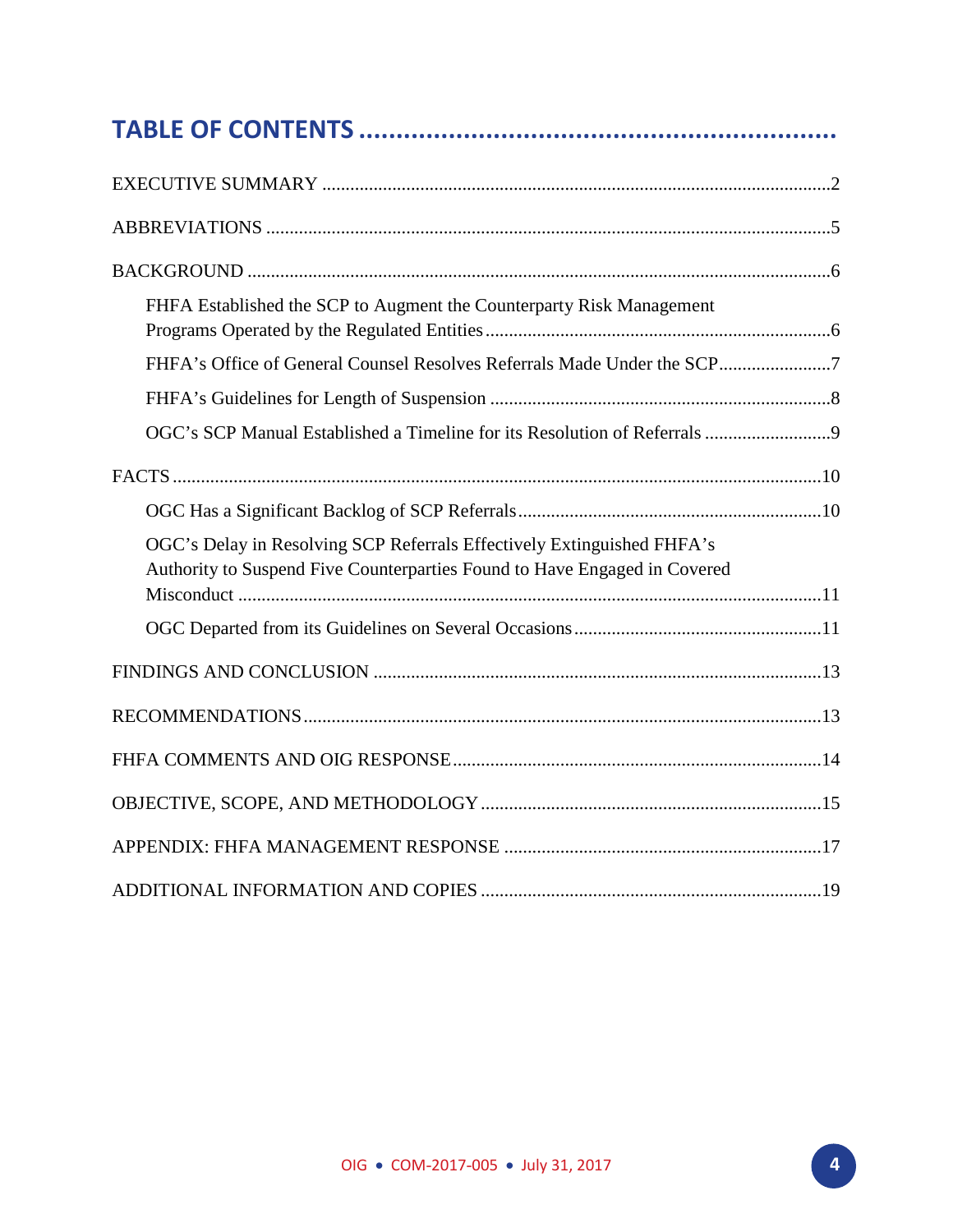## <span id="page-4-0"></span>**ABBREVIATIONS .......................................................................**

| Enterprises        | Fannie Mae and Freddie Mac                                 |
|--------------------|------------------------------------------------------------|
| FHFA or Agency     | <b>Federal Housing Finance Agency</b>                      |
| <b>FHLBanks</b>    | Federal Home Loan Banks                                    |
| Guidelines         | Suspension guidelines                                      |
| <b>OGC</b>         | FHFA Office of General Counsel                             |
| <b>OIG</b>         | Federal Housing Finance Agency Office of Inspector General |
| Regulated entities | The Enterprises and the FHLBanks                           |
| <b>SCP</b>         | <b>Suspended Counterparty Program</b>                      |
| <b>SCP Manual</b>  | Suspended Counterparty Program Enforcement Manual          |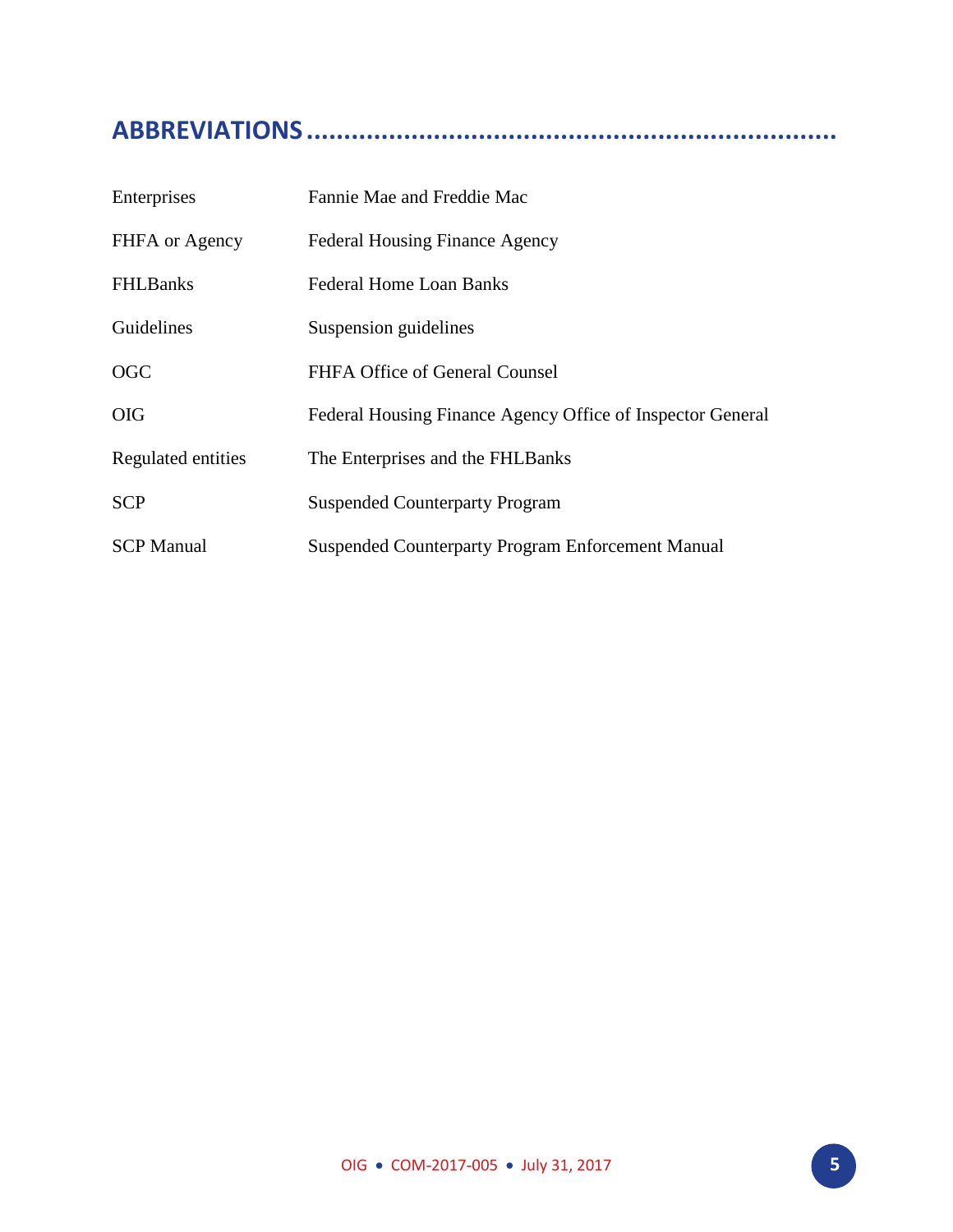### <span id="page-5-0"></span>**BACKGROUND ..........................................................................**

In the course of their operations, the regulated entities transact business with individuals and third parties, referred to as counterparties.<sup>[1](#page-5-2)</sup> The Enterprises' counterparties include mortgage sellers and servicers, and the FHLBanks' counterparties include financial institutions that obtain loans from them. As of December 31, 2016, the Enterprises reported to us that they had almost 5,000 counterparty relationships.

The Enterprises report in their annual securities filings that their counterparties may pose risks to their safe and sound operation should the counterparties fail to meet their contractual obligations or engage in fraud or other financial misconduct. For example, in 2010 Freddie Mac claimed in a bankruptcy proceeding that it lost \$1.78 billion because, among other things, its counterparty, Taylor, Bean & Whitaker, sold it fraudulent and defective loans.

The regulated entities have established counterparty risk management programs, the purpose of which is to manage counterparty risk through various means, including maintaining counterparty eligibility standards, evaluating counterparties' financial conditions, monitoring exposure to potential losses, and working with counterparties to limit realized losses. The Enterprises and FHLBanks may also cease doing business with counterparties that present unacceptable risks. [2](#page-5-3)

### <span id="page-5-1"></span>**FHFA Established the SCP to Augment the Counterparty Risk Management Programs Operated by the Regulated Entities**

FHFA explained in 2012 that it established the SCP to augment existing anti-fraud controls at the regulated entities by "ensur[ing] [they] are not exposed to unnecessary risk from doing business with individuals or businesses with a demonstrated history of fraudulent conduct."<sup>[3](#page-5-4)</sup> FHFA issued an interim rule for the SCP on October 23, 2013, and issued a final rule on December 23, 2015. Pursuant to both the interim rule and the final rule, a regulated entity must refer to FHFA a current or former counterparty or an affiliate that has engaged in

 $\overline{a}$ 

<span id="page-5-2"></span><sup>1</sup> *See* OIG, *Audit and Evaluation Plan* (Mar. 2017) (online at [www.fhfaoig.gov/Content/Files/A%20and%20E%20Plan%20March%202017.pdf.](https://www.fhfaoig.gov/Content/Files/A%20and%20E%20Plan%20March%202017.pdf)

<span id="page-5-3"></span><sup>2</sup> FHFA, Advisory Bulletin 2013-01, *Contingency Planning for High-Risk or High-Volume Counterparties*, at 3 (Apr. 1, 2013) (online at

[www.fhfa.gov/SupervisionRegulation/AdvisoryBulletins/AdvisoryBulletinDocuments/20130401\\_AB\\_2013-](https://www.fhfa.gov/SupervisionRegulation/AdvisoryBulletins/AdvisoryBulletinDocuments/20130401_AB_2013-01_Contingency-Planning-for-High-Risk-or-High-Volume-Counterparties_508.pdf) [01\\_Contingency-Planning-for-High-Risk-or-High-Volume-Counterparties\\_508.pdf\)](https://www.fhfa.gov/SupervisionRegulation/AdvisoryBulletins/AdvisoryBulletinDocuments/20130401_AB_2013-01_Contingency-Planning-for-High-Risk-or-High-Volume-Counterparties_508.pdf). *See also* OIG, *FHFA's Oversight of the Enterprises' Management of High-Risk Seller/Servicers* (Sept. 18, 2012) (AUD-2012-007) (online at [www.fhfaoig.gov/Content/Files/AUD-2012-007.pdf\)](https://www.fhfaoig.gov/Content/Files/AUD-2012-007.pdf).

<span id="page-5-4"></span><sup>3</sup> News Release, FHFA Establishes Additional Anti-Fraud Measure for Fannie Mae, Freddie Mac and Federal Home Loan Banks (June 18, 2012) (online at [www.fhfa.gov/Media/PublicAffairs/Pages/FHFA-Establishes-](https://www.fhfa.gov/Media/PublicAffairs/Pages/FHFA-Establishes-Additional-AntiFraud-Measure-for-Fannie-Mae-Freddie-Mac-and-Federal-Home-Loan-Banks.aspx)[Additional-AntiFraud-Measure-for-Fannie-Mae-Freddie-Mac-and-Federal-Home-Loan-Banks.aspx\)](https://www.fhfa.gov/Media/PublicAffairs/Pages/FHFA-Establishes-Additional-AntiFraud-Measure-for-Fannie-Mae-Freddie-Mac-and-Federal-Home-Loan-Banks.aspx).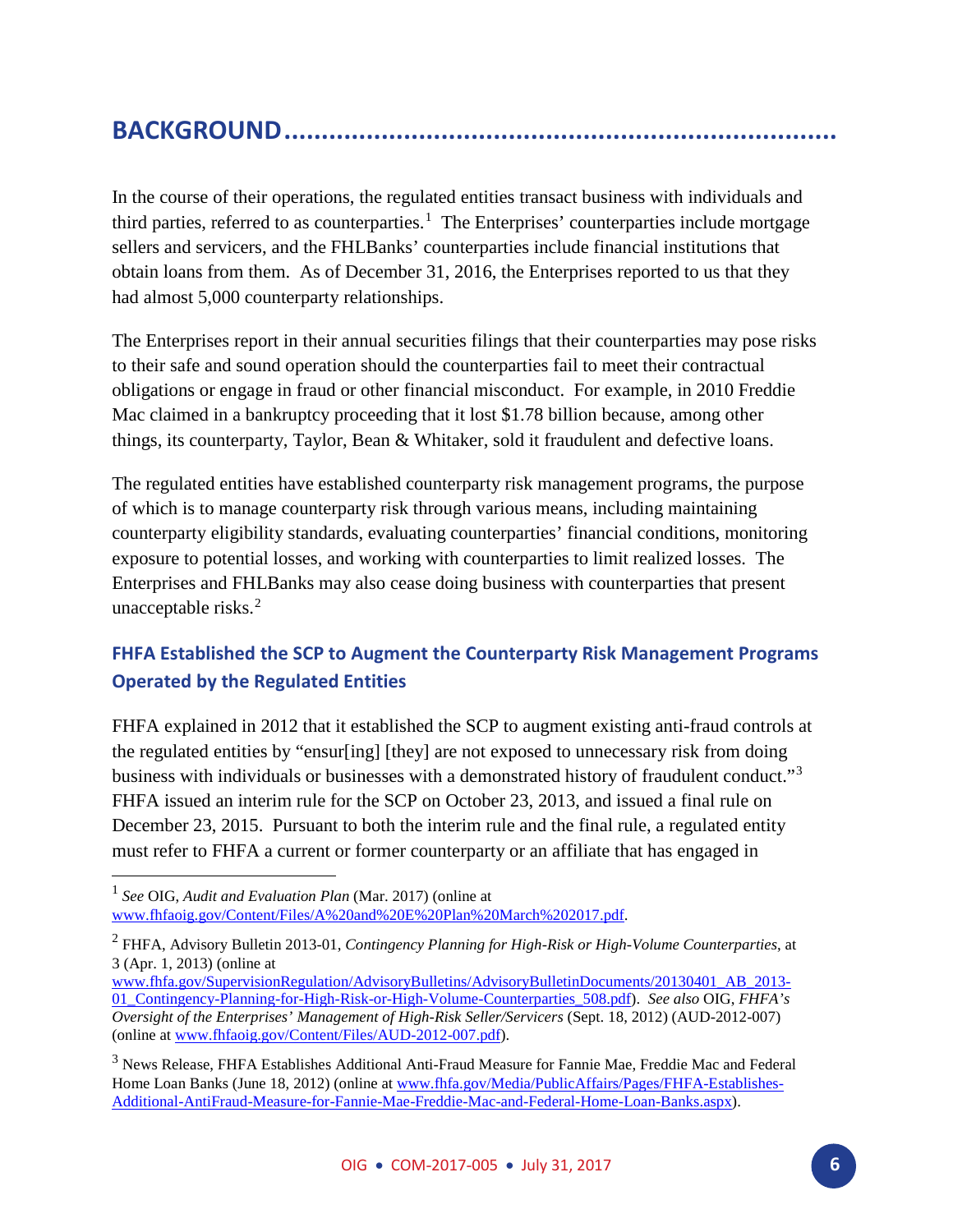covered misconduct when it becomes aware of such an occurrence.<sup>[4](#page-6-1)</sup> Others, such as OIG or the Department of Housing and Urban Development, may refer to FHFA any counterparty believed to have engaged in covered misconduct.

The term "covered misconduct" is defined in the final rule as:

Any conviction or administrative sanction within the past three (3) years if the basis of such action involved fraud, embezzlement, theft, conversion, forgery, bribery, perjury, making false statements or claims, tax evasion, obstruction of justice, or any similar offense, in each case in connection with a mortgage, mortgage business, mortgage securities or other lending product.<sup>[5](#page-6-2)</sup>

Pursuant to the final rule, FHFA's authority to suspend a current or former counterparty or an affiliate is limited to those instances where the counterparty was convicted or administratively sanctioned for covered misconduct within the last three years. FHFA's suspending official, its General Counsel, likened the three-year period to a statute of limitations: he explained to us that FHFA cannot impose a suspension under the SCP for covered misconduct that falls outside the three-year period.<sup>[6](#page-6-3)</sup>

#### <span id="page-6-0"></span>**FHFA's Office of General Counsel Resolves Referrals Made Under the SCP**

FHFA's OGC is responsible for reviewing SCP referrals and recommending resolutions. It has assigned an Associate General Counsel to serve as program manager for the SCP, with support from an administrative assistant. The program manager reported to us that she devotes "a big chunk" of her time to the SCP. The administrative assistant estimated to us that she spends 90% to 95% of her time supporting the program manager. When a proposed or final decision is made to suspend a counterparty for covered misconduct, the FHFA Director, or an FHFA official with delegated authority, must sign the proposed and final suspension orders and their accompanying notices. According to FHFA, the suspending

 $\overline{a}$ 

<span id="page-6-1"></span><sup>&</sup>lt;sup>4</sup> Under 12 CFR § 1227.4(a), the regulated entities' duty to refer covered misconduct to FHFA is not temporally limited; they must refer covered misconduct on the part of current or former counterparties "when they become aware of it." A former counterparty or an affiliate of a regulated entity is one who has engaged in a covered transaction "within the past three years." A covered transaction means a contract, agreement, or financial or business relationship between a regulated entity and a person and any affiliates thereof. 12 CFR § 1227.2. Covered transactions do not include residential mortgage loans secured by the respondent's own personal or household residence. *See* 12 CFR § 1227.3(d).

<span id="page-6-2"></span><sup>5</sup> 12 CFR § 1227.2.

<span id="page-6-3"></span> $6$  The suspending official noted that, pursuant to the final rule, 12 CFR  $\S$  1227.3(b), FHFA may pursue other regulatory or supervisory actions against "any … person and any affiliates thereof," including current or former counterparties of the regulated entities, which FHFA cannot suspend under the SCP.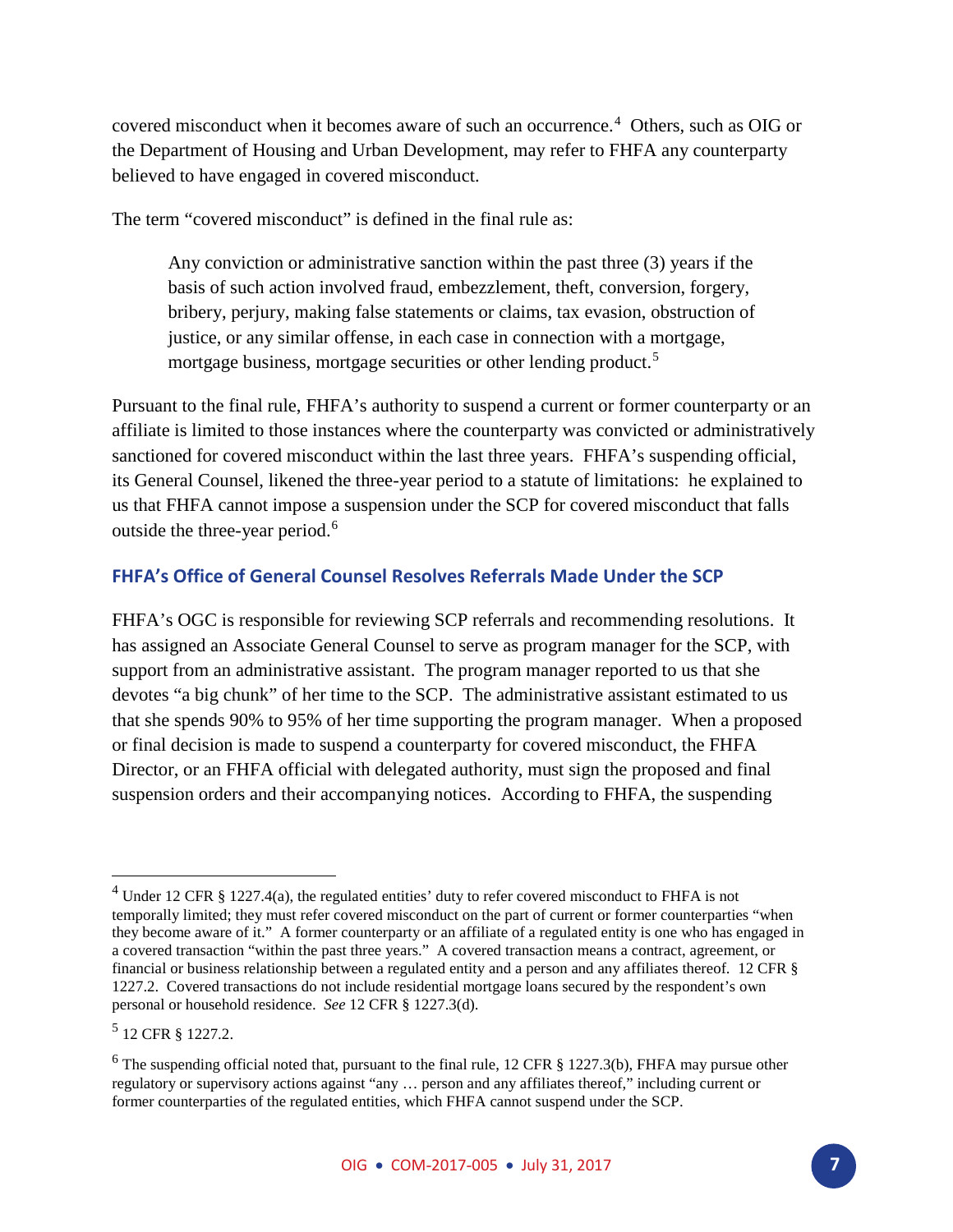official also signs every recommendation memorandum supporting the decision not to suspend a party referred to OGC under the SCP. See 12 CFR §§ 1227.2; 1227.5-1227.6.

### <span id="page-7-0"></span>**FHFA's Guidelines for Length of Suspension**

FHFA has issued guidelines for the terms of counterparty suspensions, which are published on FHFA's website. The guidelines provide for three types of counterparty suspensions:

- Five Year Suspension: counterparties that "are sentenced or sanctioned as a result of 'covered misconduct,' as defined in the [SCP regulation at 12 CFR § 1227 (the Regulation)], for less than five (5) years (including supervised release) will be suspended from doing business with Fannie Mae, Freddie Mac and the Federal Home Loan Banks for five (5) years, absent mitigating conditions;"
- Ten Year Suspension: counterparties that "are sentenced or sanctioned as a result of 'covered misconduct,' as defined in the Regulation, for at least five (5) years but less than ten (10) years (including supervised release) will be suspended from doing business with Fannie Mae, Freddie Mac and the Federal Home Loan Banks for ten (10) years, absent mitigating conditions;"
- Indefinite Suspension: counterparties that "are sentenced or sanctioned as a result of 'covered misconduct,' as defined in the Regulation, for ten (10) years or more (including supervised release) will be suspended from doing business with Fannie Mae, Freddie Mac and the Federal Home Loan Banks indefinitely, absent mitigating conditions."[7](#page-7-1)

FHFA's guidelines govern the length of an appropriate suspension, except when "mitigating factors," which are not identified in the guidelines, are found to exist. The suspending official provided us with two examples of mitigating factors: whether an individual was administratively debarred, as opposed to convicted of a crime; and whether an individual sentenced to confinement had been released by the time his or her suspension was adjudicated. The suspending official said that, pursuant to FHFA's Records Management Policy, OGC creates a record of its decision in each referral, and that the records should set forth the reasons for any suspension that deviates from the guidelines.<sup>[8](#page-7-2)</sup>

 $\overline{a}$ 

<span id="page-7-1"></span><sup>7</sup> FHFA, Suspended Counterparty Program: Suspension Guidelines (online at [www.fhfa.gov/SupervisionRegulation/.../Suspension-Guidelines\\_11-10.pdf\)](https://www.fhfa.gov/SupervisionRegulation/.../Suspension-Guidelines_11-10.pdf) (accessed July 26, 2017).

<span id="page-7-2"></span><sup>8</sup> *See* FHFA, Records Management Policy (Jan. 23, 2015) (online at [www.fhfa.gov/AboutUs/Policies/RIM%20Policies/FHFA%20207%20Records%20Management%20Policy.pdf\)](https://www.fhfa.gov/AboutUs/Policies/RIM%20Policies/FHFA%20207%20Records%20Management%20Policy.pdf).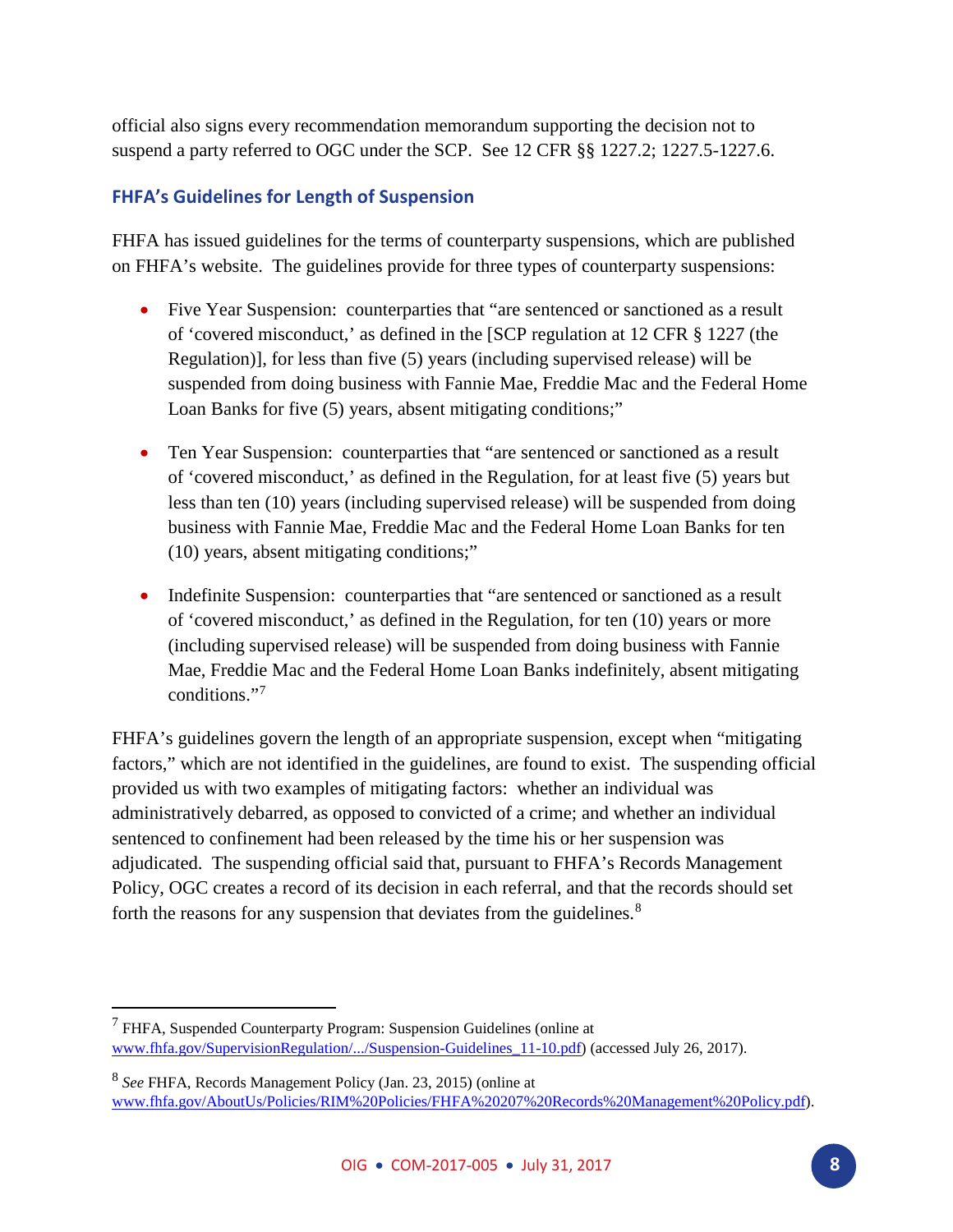FHFA publishes the names of all suspended counterparties and the details of their suspensions on its website.

### <span id="page-8-0"></span>**OGC's SCP Manual Established a Timeline for its Resolution of Referrals**

In 2012, OGC adopted the Suspended Counterparty Program Enforcement Manual (SCP Manual) setting forth the standards and procedures for administering the SCP. According to the SCP Manual, each such referral will be resolved within 126 days. The SCP Manual contemplates that the following actions will be taken within this 126-day period:

- The program manager evaluates the merits of the referral, conducts any further research determined to be warranted, and drafts and sends a recommendation memorandum to the suspending official within 30 days after OGC receives a referral;
- The suspending official reaches a preliminary decision on whether to suspend the affected counterparty and issues a notice of proposed suspension to that counterparty within 15 days after receipt of the program manager's recommendation memorandum;
- Each recipient of a notice of proposed suspension may submit its response to the notice to OGC within 21 days; <sup>[9](#page-8-1)</sup>
- Within 30 days after the response period for the proposed suspension order, the program manager prepares and sends a revised memorandum containing the recipients' responses, and a recommendation as to whether to impose a final suspension, to the suspending official; and
- The suspending official issues a decision whether to suspend a counterparty within 30 days of receipt of the revised memorandum from the program manager. Where the suspending official decides to suspend a counterparty, a notice is issued to all of the entities regulated by FHFA directing them to cease doing business with the affected counterparty for a specified period of time.<sup>[10](#page-8-2)</sup>

The program manager does not use the timeline in the SCP Manual because, according to OGC, the SCP Manual no longer governs the SCP. However, OGC has not established another timeline or standard under which to resolve referrals. Given the importance of

 $\overline{\phantom{a}}$ 

<span id="page-8-1"></span><sup>&</sup>lt;sup>9</sup> FHFA provides notice and an opportunity to respond to all parties that may be affected by a proposed order of suspension. A regulated entity's response to a proposed suspension may include information regarding: its reasonable expectation that the suspension would have an adverse financial or operational effect on the regulated entity; an existing contractual relationship for which the regulated entity may request a limitation or qualification; if it desires to continue any business relationship, along with relevant support; or alternatives to suspension that still reduce the risk posed by the counterparty. *See* 12 CFR § 1227.5(g).

<span id="page-8-2"></span> $10$  12 CFR  $\frac{1227.3}{.}$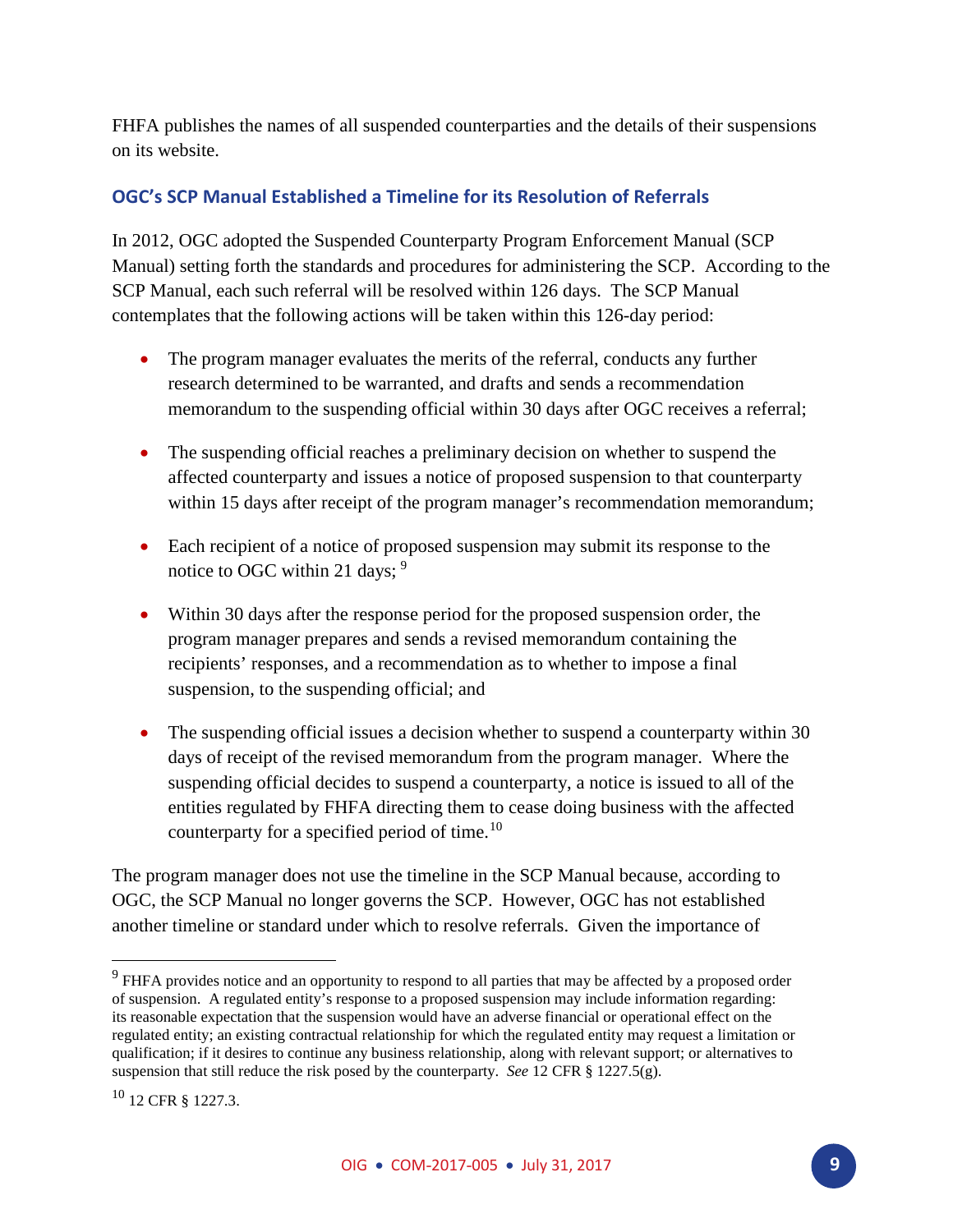resolving referrals within three years of the underlying conviction or sanction, and lacking another standard, we used the timeline in OGC's SCP Manual to assess its efficiency in this regard.

When the suspending official determines to suspend a counterparty and issues a final suspension order, the suspended counterparty can appeal to the FHFA Director or seek judicial review. See 12 CFR §§ 1227.7-1227.9.

We conducted this review to assess whether OGC's execution of the SCP fulfills the objective of the SCP: to ensure that the entities regulated by FHFA are "not exposed to unnecessary risk from doing business with individuals or businesses with a demonstrated history of fraudulent conduct."[11](#page-9-2)

## <span id="page-9-0"></span>**FACTS .......................................................................................**

We found deficiencies in OGC's administration of the SCP, which adversely affected its ability to ensure that the program achieves its stated objective. Specifically, we found that OGC has a significant backlog<sup>12</sup> of pending SCP referrals, the majority of which have been pending within OGC for a year or more. We identified five instances in which OGC's significant delays in resolving SCP referrals deprived FHFA of the ability to determine whether to suspend counterparties found guilty of fraud.

In those cases in which OGC decided to suspend a counterparty, we found that the suspending official generally followed FHFA's guidelines in setting the suspension period. For the four years covered in this review, we identified three instances where the suspending official imposed a suspension period for a counterparty shorter than the period provided in the guidelines, but found no written explanation of the mitigating conditions that justified shorter suspension periods.

#### <span id="page-9-1"></span>**OGC Has a Significant Backlog of SCP Referrals**

 $\overline{\phantom{a}}$ 

From the effective date of SCP in August 15, 2012, through December 31, 2016, OGC received 771 referrals, 738 of which we analyzed. As of December 31, 2016, OGC had not

<span id="page-9-2"></span><sup>&</sup>lt;sup>11</sup> News Release, FHFA Establishes Additional Anti-Fraud Measure for Fannie Mae, Freddie Mac and Federal Home Loan Banks (June 18, 2012) (online at [www.fhfa.gov/Media/PublicAffairs/Pages/FHFA-Establishes-](https://www.fhfa.gov/Media/PublicAffairs/Pages/FHFA-Establishes-Additional-AntiFraud-Measure-for-Fannie-Mae-Freddie-Mac-and-Federal-Home-Loan-Banks.aspx)[Additional-AntiFraud-Measure-for-Fannie-Mae-Freddie-Mac-and-Federal-Home-Loan-Banks.aspx\)](https://www.fhfa.gov/Media/PublicAffairs/Pages/FHFA-Establishes-Additional-AntiFraud-Measure-for-Fannie-Mae-Freddie-Mac-and-Federal-Home-Loan-Banks.aspx).

<span id="page-9-3"></span> $12$  We define "the backlog" as the total of those referrals which, according to OGC's records, it received but has not yet finally decided; i.e., those referrals for which the suspending official has not signed a final memorandum containing his decision to suspend, or refrain from suspending, a referred counterparty or affiliate.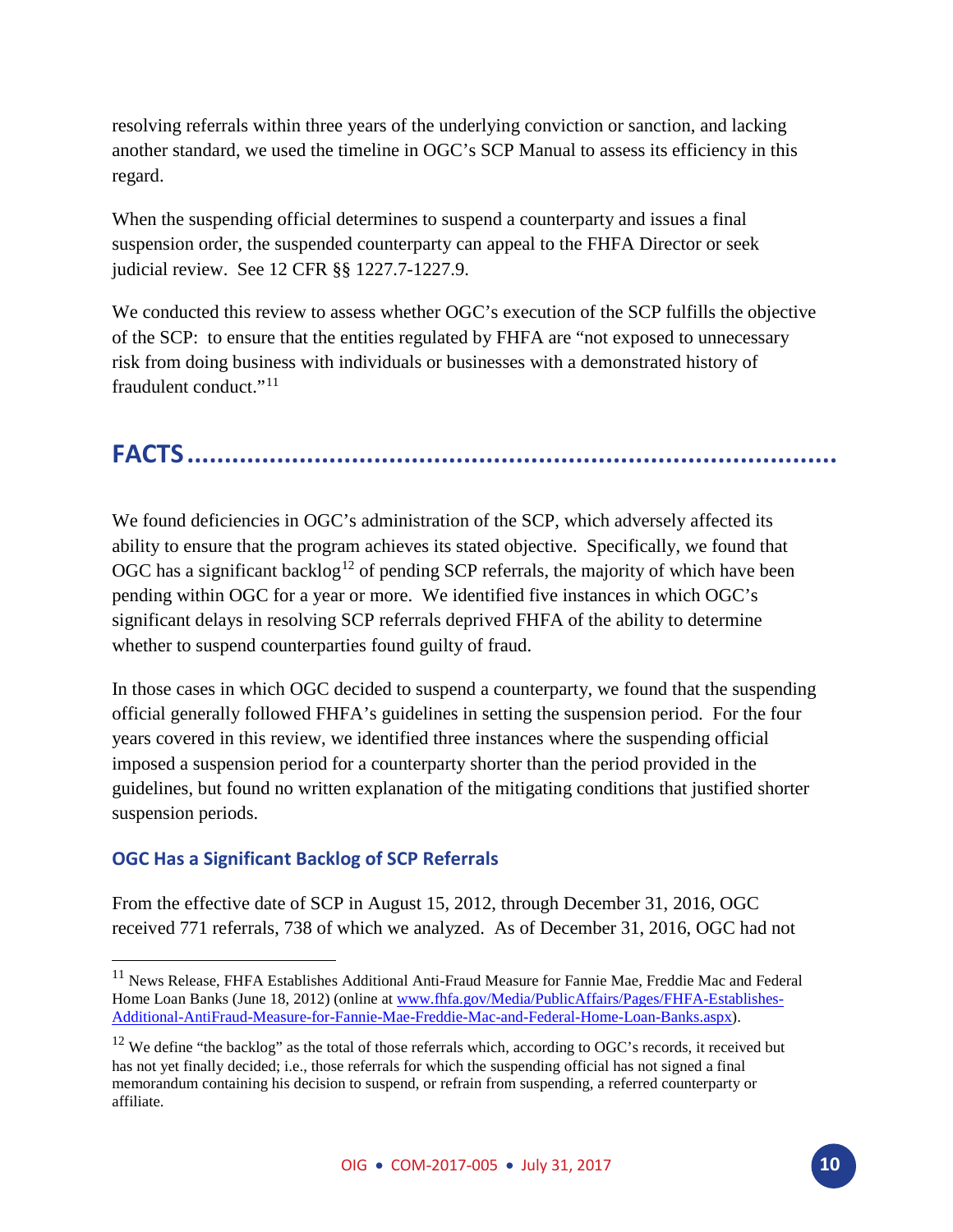resolved 424 (57%) of the 738 referrals within the 126-day period specified in its SCP Manual. Our review of OGC's files for these 424 unresolved referrals found that 259 (61%) had been pending for a year or more. Thirty-one of the 259 referrals dated from 2014 and one dated from 2013.

Of the 738 referrals that we analyzed, we found that OGC made a suspension determination for 289. For the 289 referrals in which OGC reached a determination, it did not suspend counterparties in 265 of the referrals and suspended counterparties in the remaining 24. Our review of OGC files for the 289 referrals found that the majority were resolved by OGC beyond the 126-day timeline in the SCP Manual, and 79 (27%) were resolved after one year.

### <span id="page-10-0"></span>**OGC's Delay in Resolving SCP Referrals Effectively Extinguished FHFA's Authority to Suspend Five Counterparties Found to Have Engaged in Covered Misconduct**

Pursuant to Section 1227.2 of FHFA's final rule, FHFA's authority to suspend counterparties is limited to those who engaged in covered misconduct within the past three years.<sup>13</sup> FHFA's suspending official likened the three-year period to a statute of limitations and explained that this provision bars FHFA from suspending a counterparty for covered misconduct for which a conviction or administrative sanction was imposed more than three years earlier.

In our review of the 265 referrals that did not result in the imposition of a suspension, we identified five referrals of individuals convicted of covered misconduct. The suspending official reported to us that, under FHFA's final rule, he lacked authority to impose a suspension in these five referrals because OGC did not resolve any of them within three years after the conviction was imposed (OGC's files reveal that these five referrals had been pending in OGC for periods from nearly two to almost four years).

#### <span id="page-10-1"></span>**OGC Departed from its Guidelines on Several Occasions**

 $\overline{a}$ 

We reviewed OGC's files for the 24 suspensions it had imposed as of December 31, 2016. For these 24 suspensions, we sought to determine whether the suspending official complied with FHFA's guidelines for the term of the suspensions by comparing the term of the suspension to the length of the sentence or administrative sanction imposed for the covered misconduct. We found that: in 19 cases, OGC's suspension determinations generally were consistent with the guidelines; in four cases, they were not; and, in one case, limitations in the referring agency's records prevented us from reaching a determination. As detailed below, in

<span id="page-10-2"></span><sup>13</sup> *See* note 6, *supra*. FHFA asserts that, under the final rule, 12 CFR § 1227.3(b), it may pursue other regulatory or supervisory actions apart from the SCP under which to, among other things, preclude the regulated entities from doing business with particular counterparties. We do not address this assertion because, in the five referrals at issue, FHFA did not invoke, or avail itself of, any authorities apart from the SCP.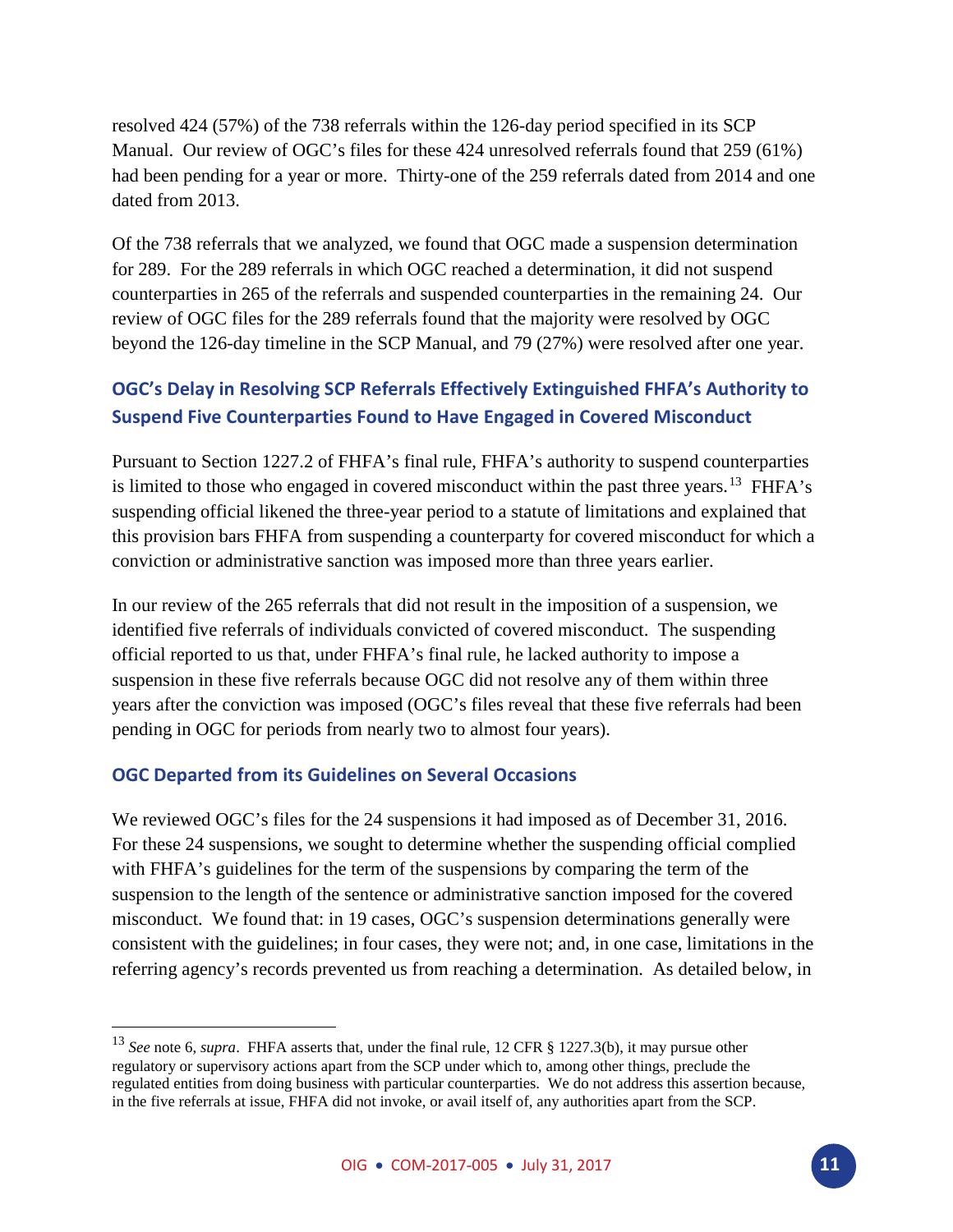three of the four cases, the suspending official did not document the reasons for imposing a lesser suspension than prescribed by the guidelines. $^{14}$  $^{14}$  $^{14}$ 

In these three cases, OGC files revealed the following: one of the three referrals involved a counterparty sentenced to ten years for conspiracy to commit various types of fraud; the other two involved counterparties sentenced to five years for theft and wire fraud. The suspending official imposed a suspension shorter than that mandated by the guidelines in each of these three referrals. However, OGC's files did not contain documentation of mitigating factors that would support the imposition of shorter suspensions in any of these three cases. Pursuant to FHFA's Records Management Policy, OGC should have documented its reasons for imposing shorter suspensions than those prescribed in FHFA's guidelines.<sup>15</sup> The suspending official agreed to consider whether further elaboration about the reasons for imposing shorter sentences might be helpful in OGC's documentation of its suspension decisions.

Finally, OGC's records show that one of the three suspensions imposed for a shorter period than specified in the guidelines was based on a criminal conviction for covered misconduct that was imposed more than five years earlier. We asked the suspending official to explain the basis for this suspension in light of his representation that the final rule precluded suspensions for convictions imposed outside a three-year window. He advised that the suspension was imposed in error, but noted that FHFA could have acted under other authorities to preclude the regulated entities from transacting further business with this individual, assuming their fraud prevention programs did not cause them to decline to do so in the first place.

l

<span id="page-11-0"></span> $14$  In the fourth case, OGC suspended an individual for a longer period than prescribed in the guidelines, but documented its reasons for doing so.

<span id="page-11-1"></span><sup>15</sup> *See* FHFA, Records Management Policy (Jan. 23, 2015) (online at [www.fhfa.gov/AboutUs/Policies/RIM%20Policies/FHFA%20207%20Records%20Management%20Policy.pdf\)](http://www.fhfa.gov/AboutUs/Policies/RIM%20Policies/FHFA%20207%20Records%20Management%20Policy.pdf).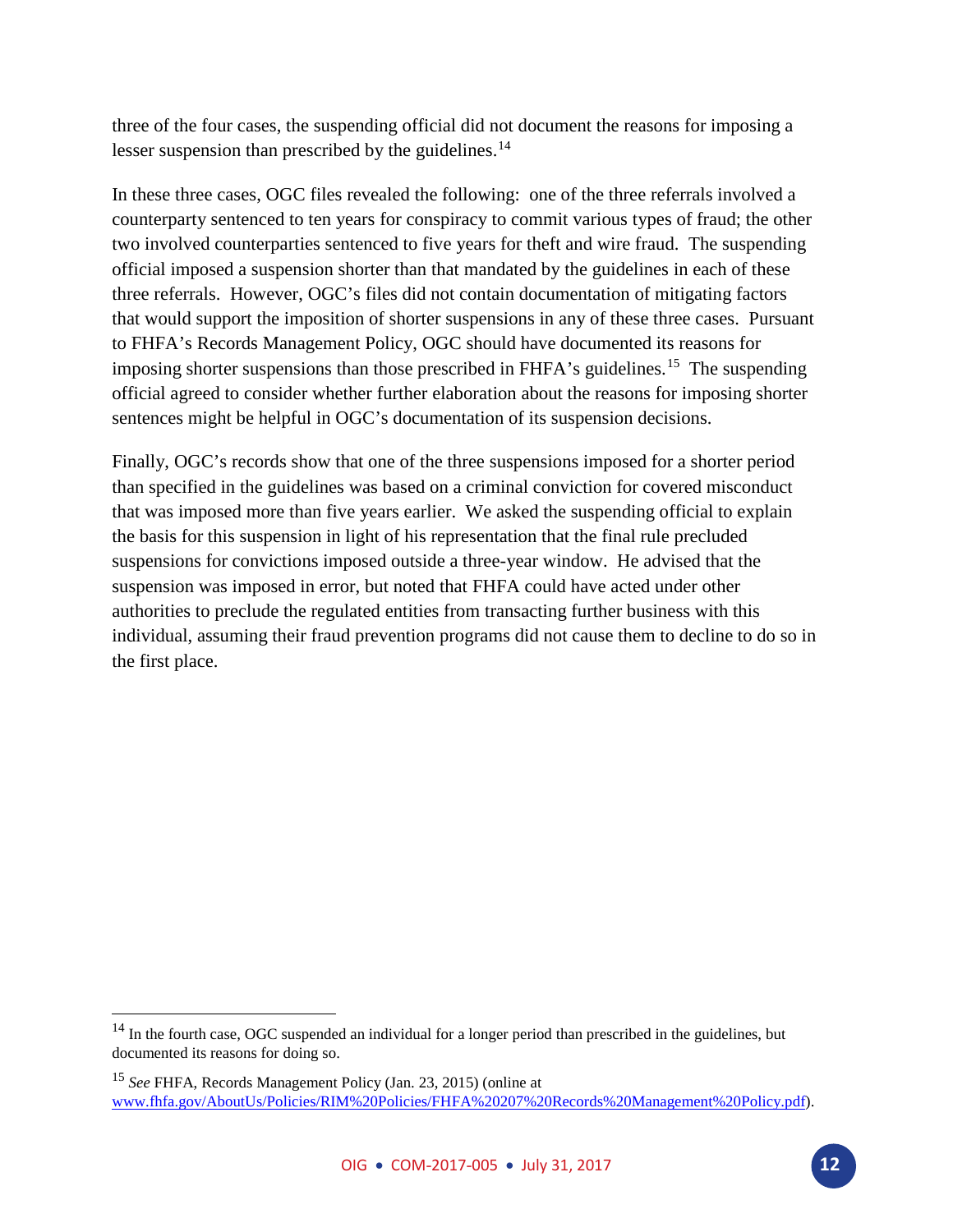### <span id="page-12-0"></span>**FINDINGS AND CONCLUSION ....................................................**

FHFA established the SCP in 2012 to limit financial and reputational risks to the regulated entities by suspending individuals and businesses with a history of fraudulent conduct from doing business with those entities. However, we identified weaknesses in OGC's administration of the SCP that impede the program's ability to achieve its stated objective: protecting the regulated entities from individuals and businesses that have engaged in fraudulent conduct.

Specifically, we found that, since the SCP was established in 2012, OGC had amassed a backlog of 424 referrals as of December 31, 2016, some of which have awaited adjudication for up to four years. As referrals remain in OGC's backlog, eventually, they may pass the critical three-year limit set by the regulation in its definition of "covered misconduct." At that point, OGC loses the ability under the SCP to suspend the individuals and businesses in question from doing business with the regulated entities. We found five referrals in which this occurred. Thus, OGC lost its ability to suspend the individuals in question, all of whom were convicted of engaging in financial fraud. We also found that in three of the 24 referrals in which OGC imposed a suspension, it imposed a shorter term than specified in the guidelines and failed to document its reason for doing so in contravention of FHFA's Records Management Policy.

### <span id="page-12-1"></span>**RECOMMENDATIONS ...............................................................**

OIG recommends that FHFA: (1) develop and implement a plan containing a timeliness standard by which to eliminate the current backlog of referrals and prevent future backlogs; and (2) document its reasons for any departures from the suspension periods prescribed in the guidelines.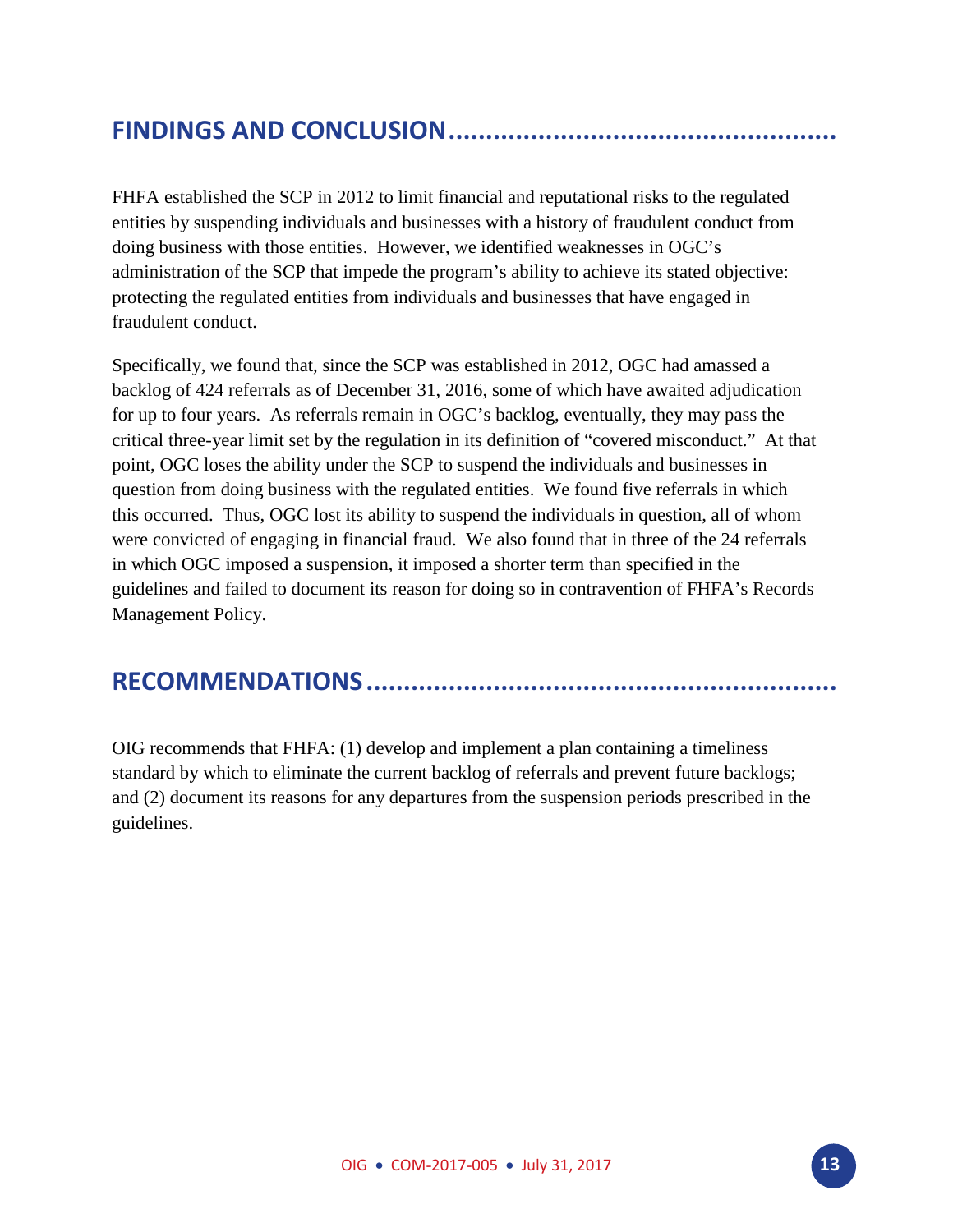### <span id="page-13-0"></span>**FHFA COMMENTS AND OIG RESPONSE .....................................**

We provided a draft of this report to FHFA for its review and comment. On July 27, 2017, FHFA's General Counsel provided the Agency's written comments, including its acceptance of both of our recommendations. The Agency's comments are published verbatim in the appendix. FHFA also provided technical comments on a draft of this report, which we incorporated as appropriate.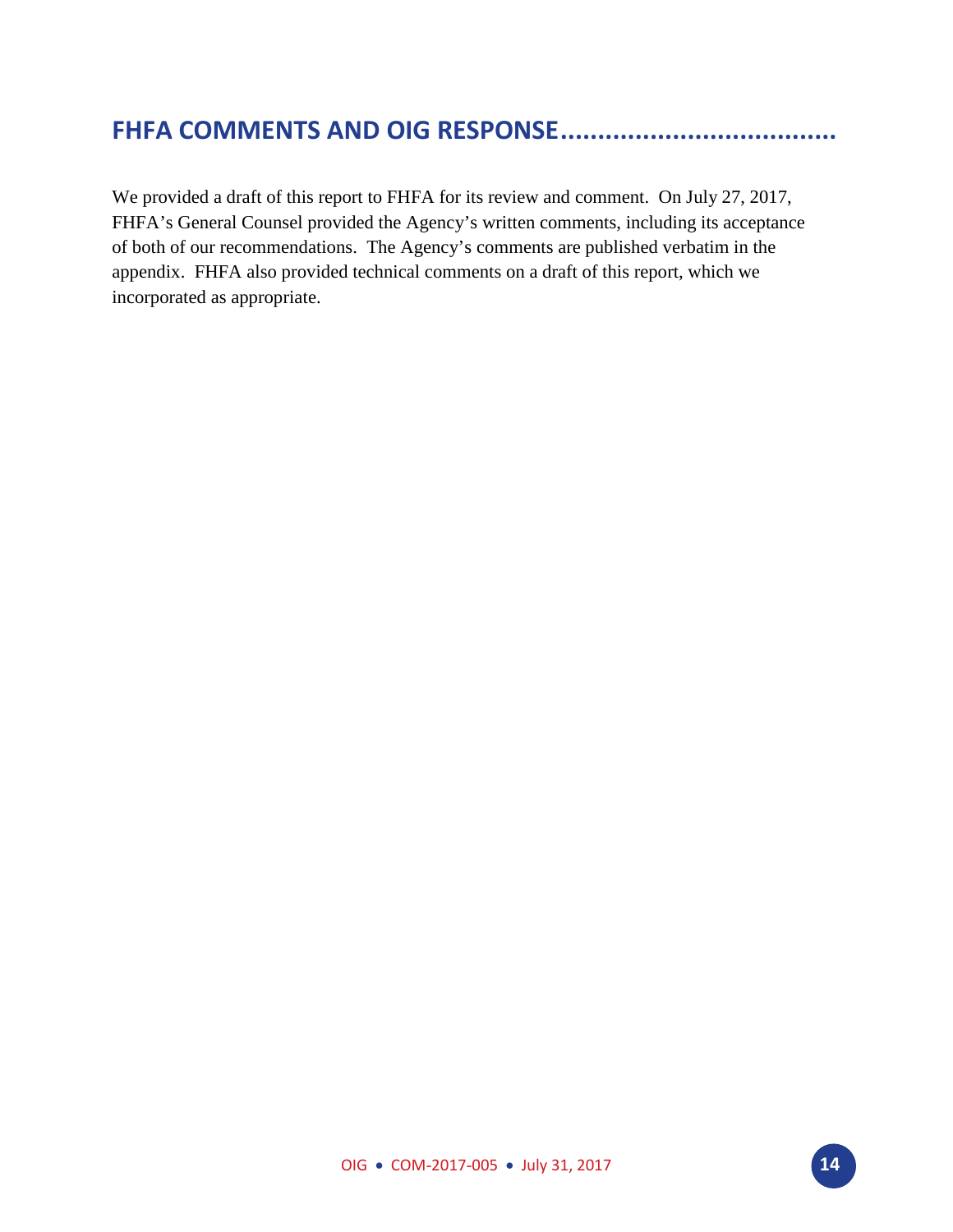### <span id="page-14-0"></span>**OBJECTIVE, SCOPE, AND METHODOLOGY .................................**

The objective of this special project was to assess OGC's administration of the SCP and determine whether the program is achieving its stated objective. We reviewed FHFA's administration of the program from June 18, 2012, through December 31, 2016 (our review period).

To determine OGC's standards, we reviewed its regulation, 2012 program manual, and December 2016 work procedures. We also reviewed its June 18, 2012, news release describing the program's objective and its guidelines posted on the Agency's public SCP website.

To understand the state of OGC's processing of referrals as of December 31, 2016, we calculated the percentage of referrals OGC had not closed based on its closure status designation and evaluated the timeliness of OGC's processing for the population of 738 referrals.[16](#page-14-1)

To analyze OGC's written justifications for its decisions not to suspend certain referrals, we reviewed the population of 265 referrals that OGC adjudicated but did not suspend. Of that population, we identified 25 referrals that met two criteria: (1) the referral source was OIG or the regulated entities, and (2) the referrals appeared eligible for suspension based on OGC's records (i.e., had been convicted or sanctioned for mortgage-related fraud and had transacted business with the regulated entities).<sup>17</sup> We reviewed OGC's records underlying its determinations and interviewed the program manager to understand the reasons OGC cited for not suspending these 25 individuals. Within these 25 referrals, we inquired further about five instances where OGC's suspension reason was inconsistent with its guidelines.

To determine whether OGC followed its guidelines, we compared FHFA's suspension term to the sentence or sanction period (inclusive of supervised release) for each of the 24 counterparties FHFA has suspended.

Finally, we interviewed OGC personnel, and we reviewed other public and internal documents relating to SCP.

l

<span id="page-14-1"></span><sup>&</sup>lt;sup>16</sup> There were 771 referral entries in OGC's records during our review period. We excluded 33 records from our analysis because OGC's records flagged these items as duplicates, errors, or missing information. Therefore, we analyzed 738 referrals.

<span id="page-14-2"></span><sup>&</sup>lt;sup>17</sup> Regarding the criteria to transact business with the regulated entities, we selected referrals from OGC's records that the regulated entities confirmed or provided no response regarding a matching business transaction.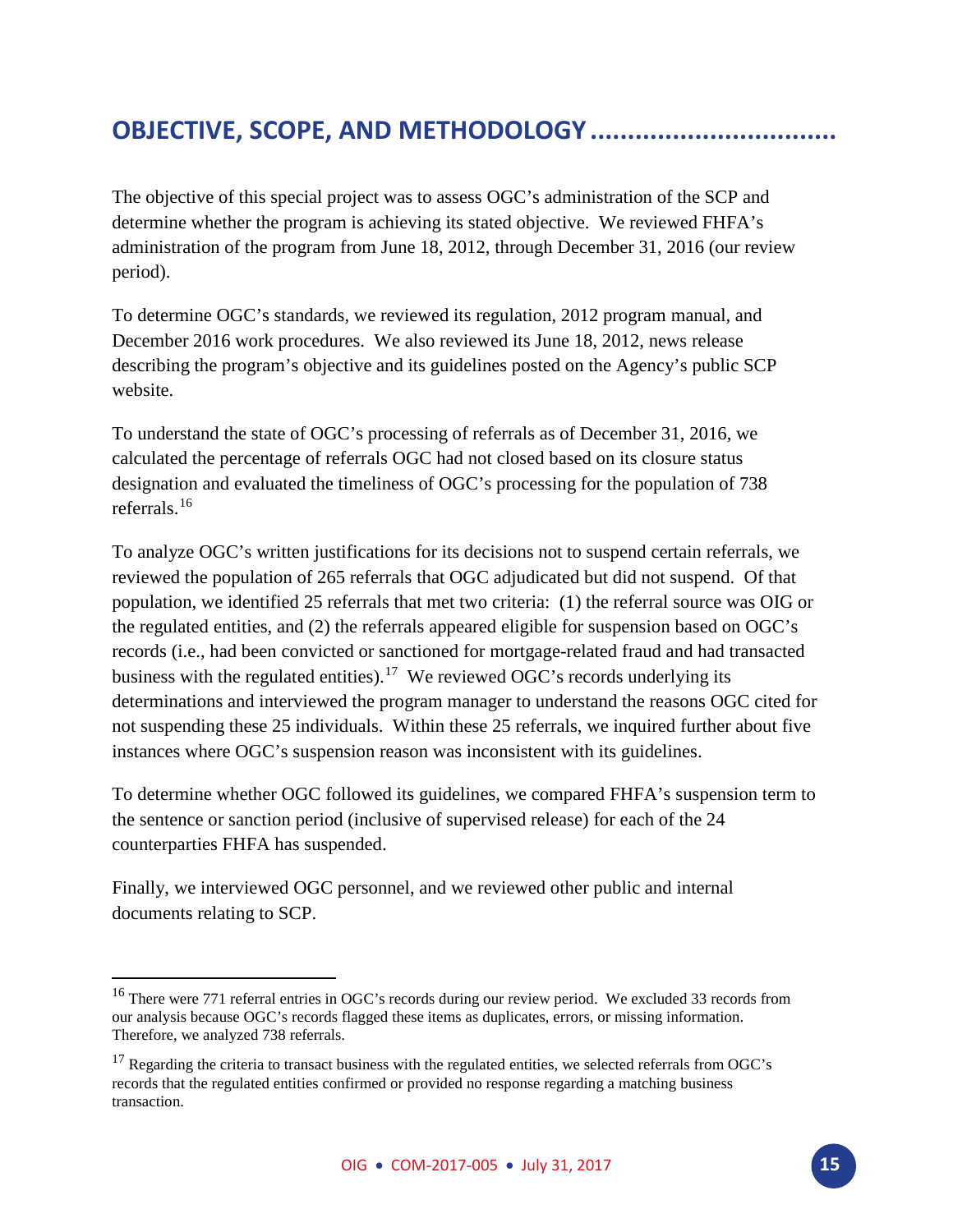We conducted our special project during the period January 2017 to April 2017 under the authority of the Inspector General Act of 1978, as amended, and in accordance with the *Quality Standards for Inspection and Evaluation* (January 2012), which were promulgated by the Council of the Inspectors General on Integrity and Efficiency.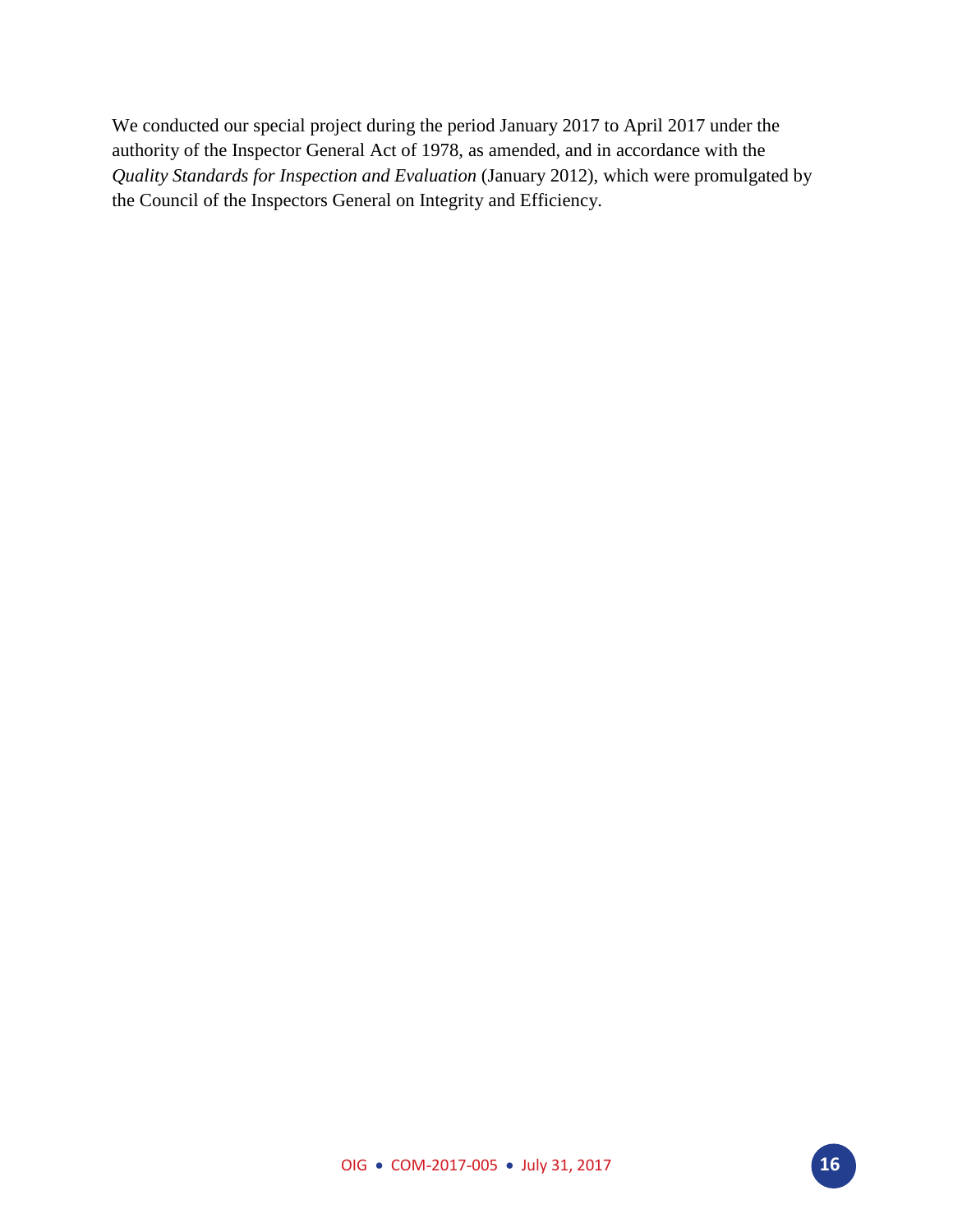### <span id="page-16-0"></span>**APPENDIX: FHFA MANAGEMENT RESPONSE...........**



## **Federal Housing Finance Agency**

### **MEMORANDUM**

| TO:      | Richard Parker, Deputy Inspector General for Compliance & Special Projects                 |
|----------|--------------------------------------------------------------------------------------------|
| FROM:    | Alfred Pollard, General Counsel antolecand                                                 |
| SUBJECT: | OIG Report<br>FHFA Should Improve Its Administration of the Suspended Counterparty Program |
| DATE:    | July 27, 2017                                                                              |

This Memorandum transmits the management response of the Federal Housing Finance Agency (FHFA) to the FHFA OIG draft report referenced above (Report).

The Suspended Counterparty Program (SCP) is administered by the FHFA Office of General Counsel (OGC). In assisting the Office of Inspector General (OIG) in its review, FHFA OGC provided all documentary information and met several times with OIG Staff to discuss their questions and to respond to their perspectives.

FHFA management's responses, agreeing to the FHFA OIG's recommendations, are below:

#### **Recommendation 1:**

Develop and implement a plan containing a timeliness standard by which to eliminate the current backlog of referrals and prevent future backlogs.

#### **Management Response to Recommendation 1:**

Within the next six months, FHFA OGC will take appropriate action, with attention to due process, to accelerate the clearance of suspension referrals. This includes matters within OGC's control such as streamlining time lines, and additional actions such as seeking assistance from referring parties in "prioritizing" referrals as to severity of conduct or other characteristics.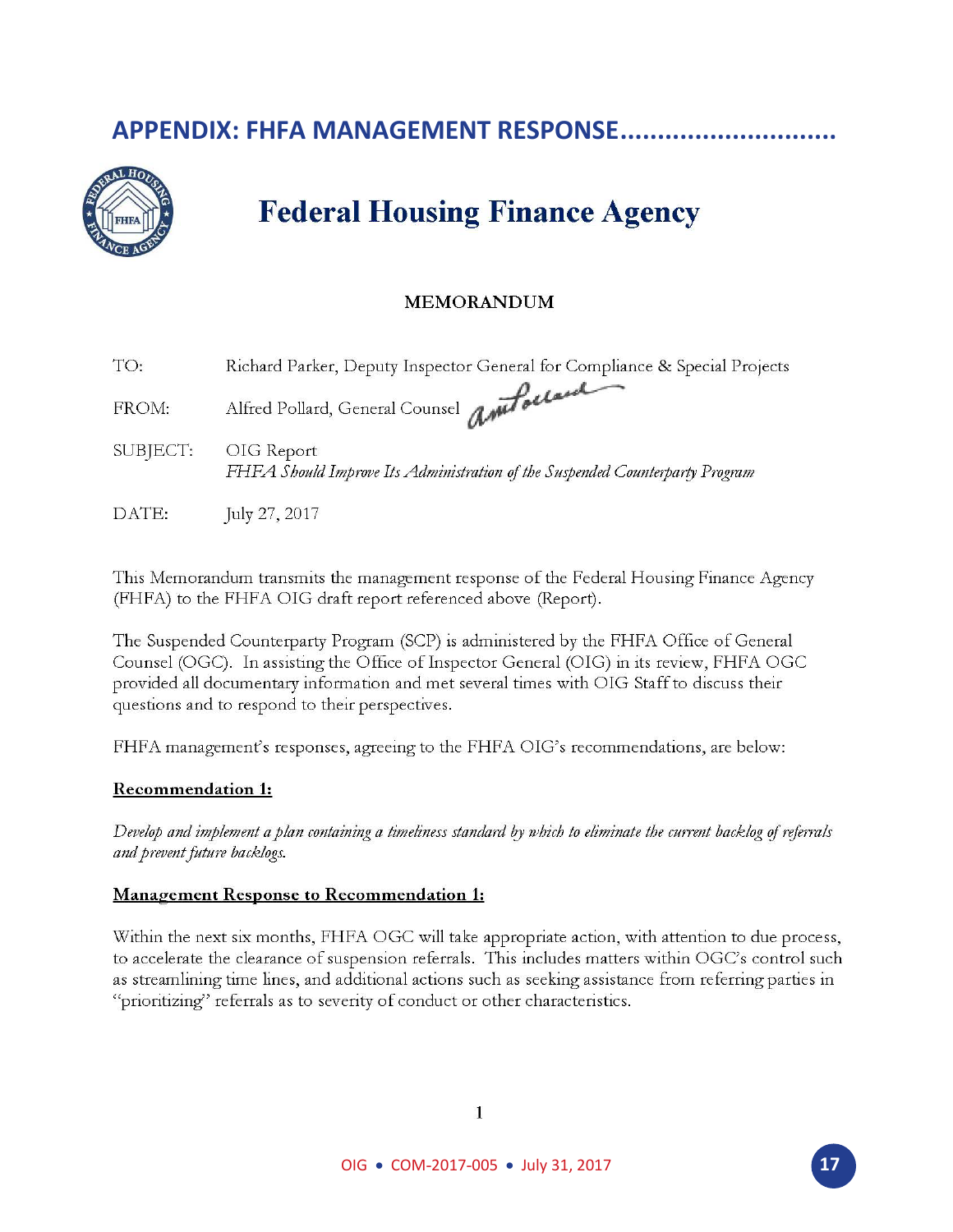#### **Recommendation 2:**

#### Document its reasons for any departures from the suspension periods prescribed in the Guidelines.

#### **Management Response to Recommendation 2:**

Within the next six months, FHFA OGC will take appropriate action to provide additional information on suspension periods and mitigating factors relating to a particular determination. OGC notes that the FHFA Records Management Policy addresses retention of records not their content.

John Major, Internal Controls and Audit Follow-up Manager cc: Larry Stauffer, Acting Chief Operating Officer